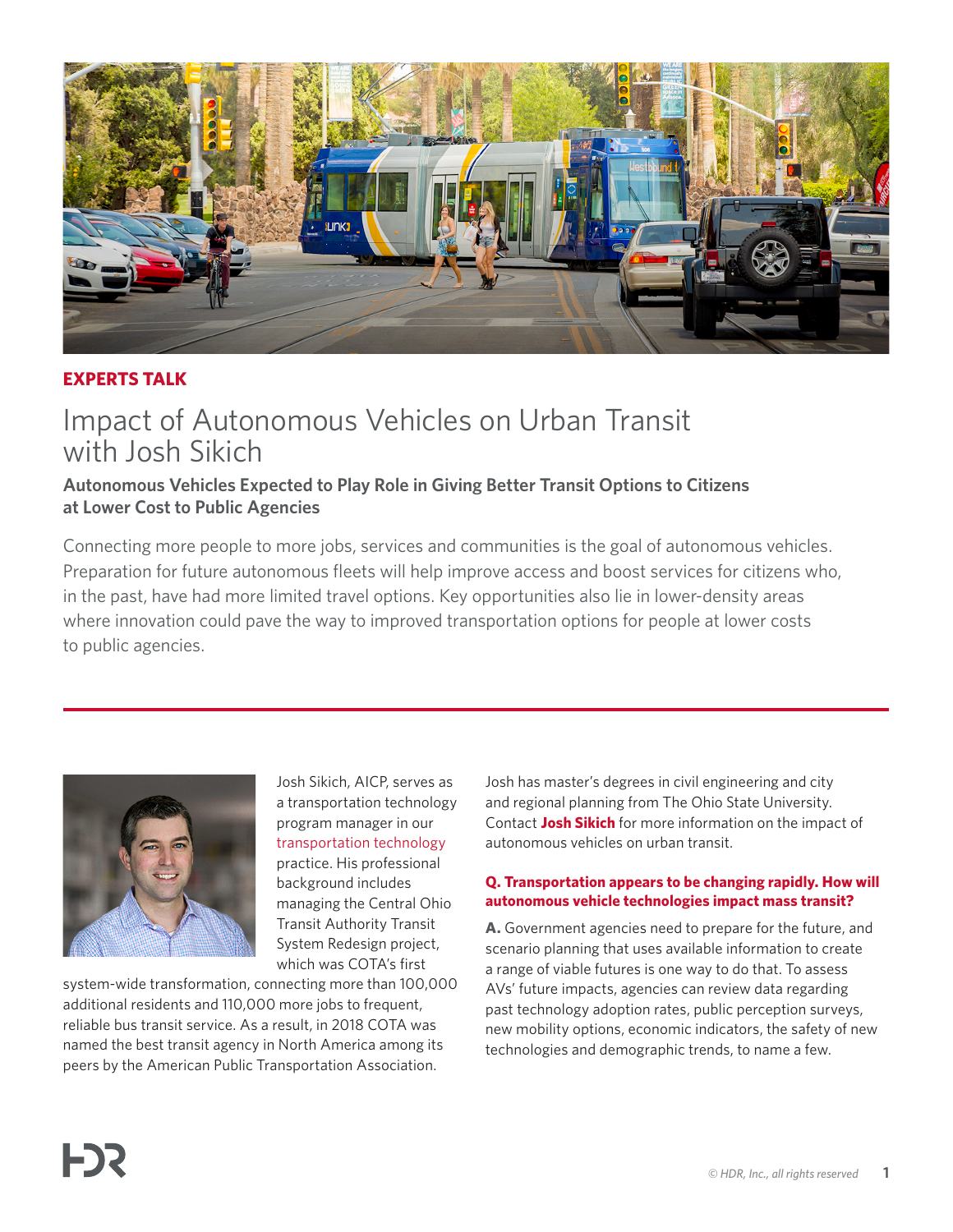AV technologies will have a variety of impacts on transit based on population and employment density, similar to how transit characteristics vary today. Urban passenger rail will continue to form the backbone of large, vibrant cities. The same could be said about highly-used bus routes that currently carry lots of people along densely-populated corridors. When you need to transport large numbers of people in a constrained space, existing bus and rail work very well, especially where right-of-way is dedicated to transit. AV technologies could increase access to these key transit corridors through seamless first- and last-mile connectivity. For example, vehicles could be timed perfectly to arrive and depart a station in coordination with the train, as well as in line with the surrounding smart ecosystem of connected traffic signals, in order to expand the positive impact of primary transit routes.

On the other hand, buses that currently travel in outlying neighborhoods or in small cities can be cumbersome to users. Right now, traditional bus service leaves much to be desired in these lower-density areas. We have key opportunities to deploy innovative practices that would deliver better transportation options to citizens at a lower cost to public agencies. AV technologies could allow shared vehicles to pick up and drop off at people's front doors before forming a "train" (known as a platoon) of closely-spaced vehicles traveling along shared roadways. Vehicles could autonomously group together and separate in ways that coordinate safe, fast and efficient traffic flow for all travelers' individual destinations in ways that are impossible today.

# **Q. What is the current status of overall technical capabilities in regard to using AVs in urban transit?**

**A.** While the past decade has seen numerous autonomous vehicle companies formed and millions of miles of self-driving testing around the country, there are several issues that need to be resolved before AV technology becomes fully mature. Software and sensing technologies are improving rapidly, but our studies for Colorado and Florida Departments of Transportation are concluding that AV adoption will not be widespread until well after the year 2030 and beyond.

However, there is a lot of excitement for a new transportation experience with autonomous microshuttles. These vehicles are being tested in places such as Lincoln, Nebraska; Jacksonville, Florida; and Columbus, Ohio. Microshuttles are currently limited in their speeds and slower than traditional buses, but could provide cost effective service as an urban circulator in downtown areas. Pilot deployments allow realworld testing of this new transit technology and provide the opportunity to get the public's feedback on the most effective routes and schedules. As the technology continues to evolve, we can expect that autonomous transit will mature in the coming years and decades.

## **Q. By incorporating AVs into our transit systems, how will they improve safety and accessibility?**

**A.** A key driver of AV technology is the possibility that it will save lives. Tens of thousands of people in the United States die on our roads every year. Motor vehicle crashes are the leading cause of death among teenagers. It's a public health crisis repeated year after year. According to the National Highway Traffic Safety Administration, more than 90 percent of crashes involve human-related errors such as driving too fast and misjudging other drivers' behaviors, as well as distraction, fatigue and alcohol impairment. As technology improves and AVs become safer than human drivers, the number of deaths on our roads is expected to be reduced drastically.

However, current data from the Federal Transit Administration National Transit Database indicates mass transit is an extremely safe mode of travel with far less than 1% of annual surface transportation fatalities being related to transit. When it comes to transit, accessibility could be the key driver of new technologies. Millions of people cannot drive in the United States due to physical disability, mental impairment or age. Transit agencies do the best they can to serve these individuals, but there are exciting future options for more mobility. When AVs become mainstream, everyone will have the ability to travel quickly and comfortably. Access to transportation will increase dramatically for those who historically have been disadvantaged in their travel options.

#### **Q. Many people access transit by a variety of other modes. How will bicyclists and pedestrians be impacted by AVs?**

**A.** Everyone begins and ends every trip as a pedestrian in some way. AVs are expected to further improve the safety of pedestrians and bicyclists. For example, rearview cameras reduce backing crashes by approximately 17%. Lane departure warnings reduce injury crashes by approximately 21%. As vehicle sensor and software technology achieves reliable 360-degree detection and crash avoidance, safety benefits for all road users will continue to grow over time.